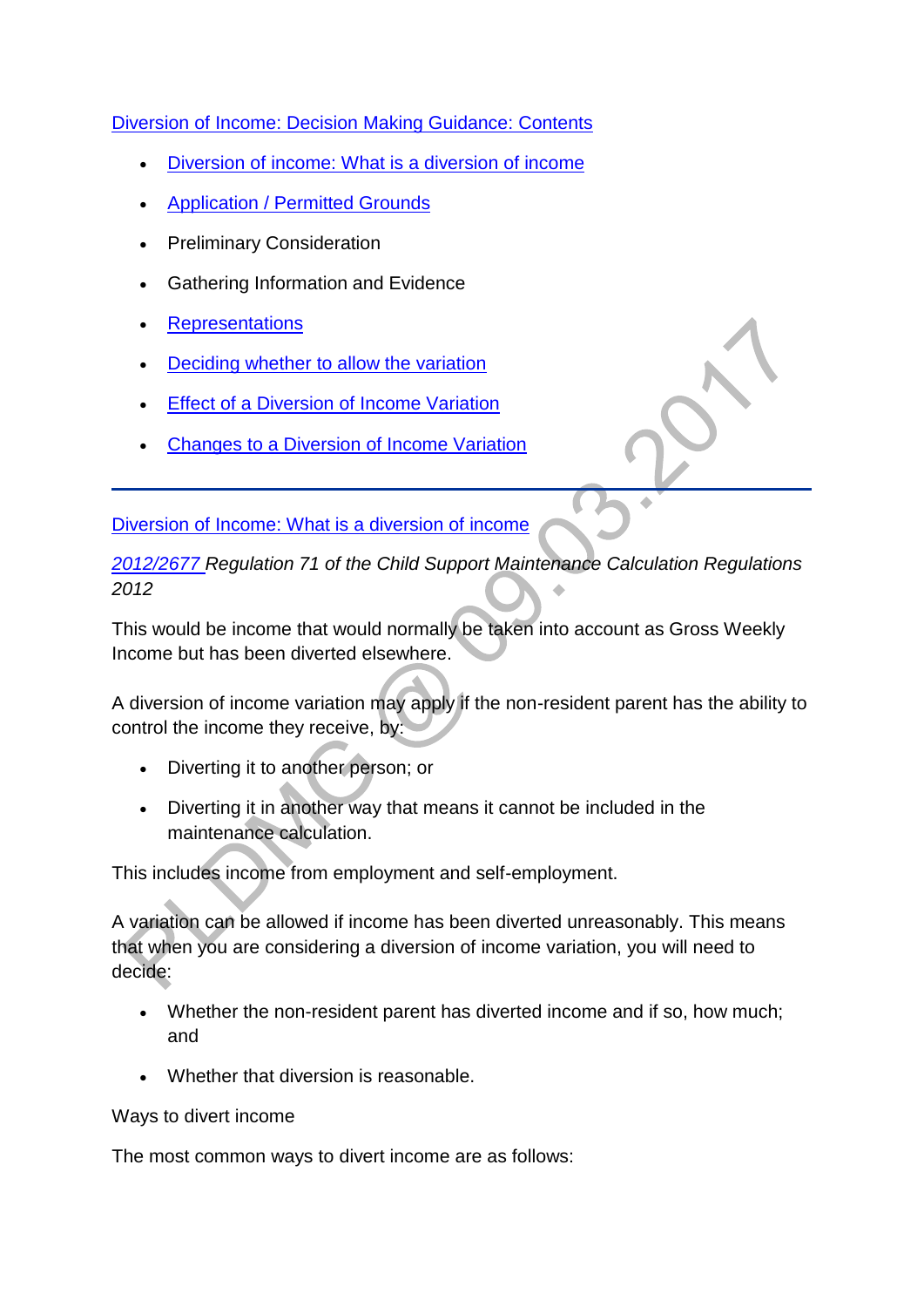## **Diversion to a third party**

## Example:

The non-resident parent is the director of a limited company. He registers his partner as a director or company executive in name only and pays them a salary (usually higher than or equivalent to their own).

Diversion of income by this method is likely to be made to someone that the nonresident parent has a close relationship with. It may be their current spouse/ partner, but could also be a sibling, parent or friend.

## **Diversion to a business**

Example:

- The non-resident parent accepts a low salary to enhance the capital growth or value of their company; or
- The non-resident parent pays themselves a low salary, but makes pension contributions directly through their business. NOTE: although these cases involve pension contributions, they should be treated as diversion of income through a business.

## **Excessive pension contributions**

The non-resident parent is paying a high percentage of their gross weekly income into a private or occupational pension.

## REMEMBER:

It is perfectly acceptable for a non-resident parent to make high pension contributions or accept a minimal wage to help their business. The non-resident parent may not consider this to be unreasonable and it may not be intended to deliberately reduce their child maintenance.

It is important when you are dealing with a diversion of income application to clearly explain that we are solely trying to confirm whether the maintenance calculation accurately reflects the non-resident parent's ability to pay child maintenance. You are not saying the non-resident parent cannot use their income in any manner that they choose, but where this affects their ability to support their child/ren, we may need to take it into account.

## Return [to Contents](http://np-cmg-sharepoint.link2.gpn.gov.uk/sites/policy-law-and-decision-making-guidance/Pages/Variations/Additional%20Income/Diversion-of-income.aspx#Diversion%20of%20Income%3a%20Decision%20Making%20Guidance%3a%20Contents)

## **[Diversion of Income: Decision Making Guidance: Application / Permitted](http://np-cmg-sharepoint.link2.gpn.gov.uk/sites/policy-law-and-decision-making-guidance/Pages/Variations/Additional%20Income/Diversion-of-income.aspx)  [Grounds](http://np-cmg-sharepoint.link2.gpn.gov.uk/sites/policy-law-and-decision-making-guidance/Pages/Variations/Additional%20Income/Diversion-of-income.aspx)**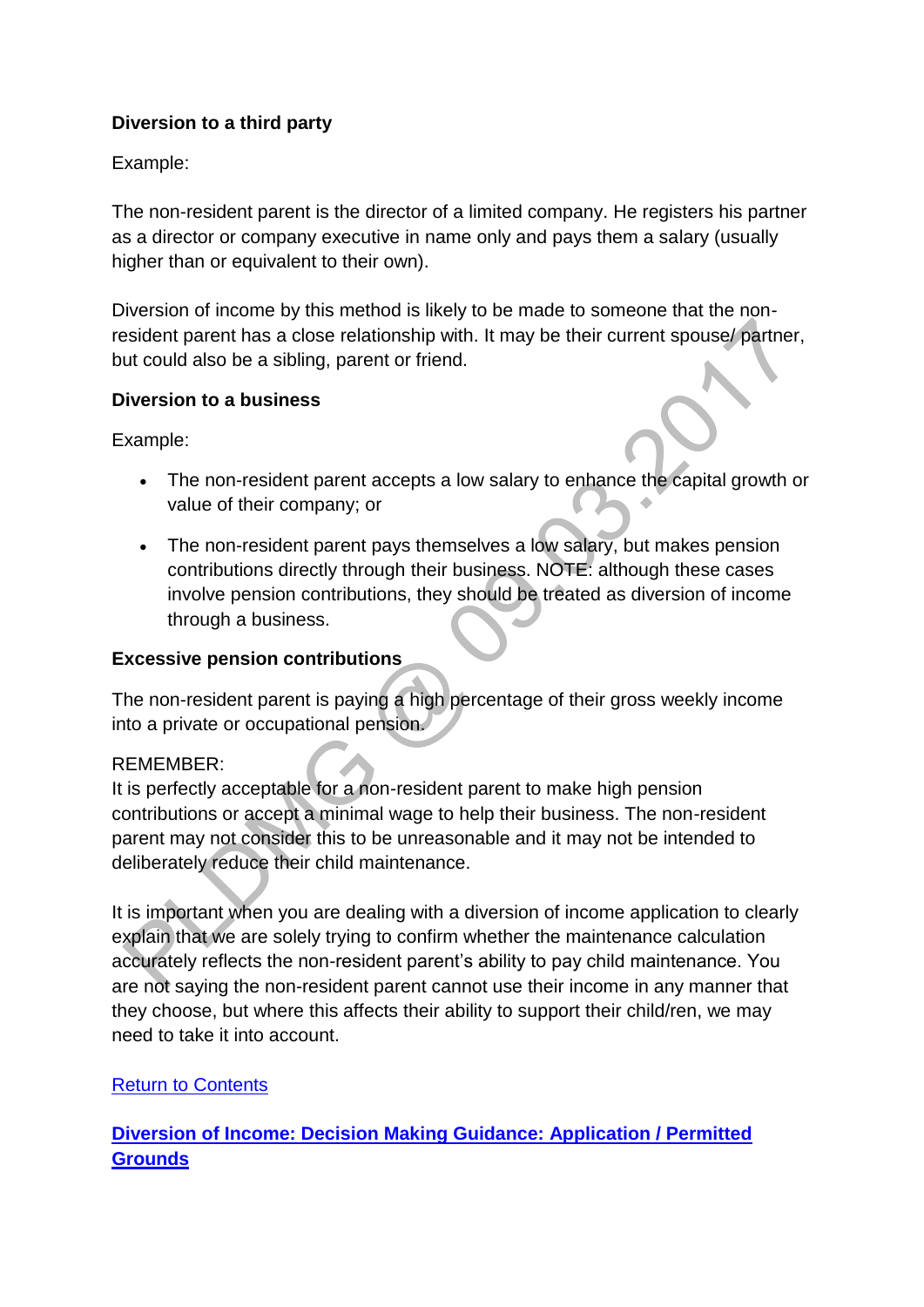The applicant must state a permitted ground or provide enough information for you to identify the appropriate ground.

### **Diversion of Income: Permitted Grounds**

Some applicants may be aware of the variations scheme and specifically ask for a variation, stating the grounds on which they wish to apply-they might ask for a variation based on an unearned income ground without realising that 'diversion of income' is a different variation. In other cases, a parent may call you to query that the maintenance calculation does not reflect the non-resident parent's actual income. If a 'diversion of income' ground is established, further information is required to establish the details of the ground.

## Example

'It isn't fair that they only have to pay this amount. My ex is the director of a company and can pay him/herself what they like'.

In these circumstances, you should try and establish whether a variation may be appropriate. If so, you should advise the applicant of the variations scheme and explain the process to them.

## [Return to Contents](http://np-cmg-sharepoint.link2.gpn.gov.uk/sites/policy-law-and-decision-making-guidance/Pages/Variations/Additional%20Income/Diversion-of-income.aspx#Diversion%20of%20Income%3a%20Decision%20Making%20Guidance%3a%20Contents)

### [Diversion of Income: Decision Making Guidance: Preliminary Consideration](http://np-cmg-sharepoint.link2.gpn.gov.uk/sites/policy-law-and-decision-making-guidance/Pages/Variations/Additional%20Income/Diversion-of-income.aspx#Diversion%20of%20Income%3a%20Decision%20Making%20Guidance%3a%20Preliminary%20Consideration)

Preliminary Consideration

Once an application has been accepted, it must be given a preliminary consideration.

Preliminary consideration is an initial sifting process, which allows applications with no prospect of success to be filtered out at the earliest opportunity. This is not intended to be a significant barrier to prevent parents applying.

## **Fact based reasons for rejection**

An application should be rejected immediately if any of the following apply:

- the non-resident parent's gross weekly income is the capped amount (£3000 per week);
- the amounts claimed do not meet the threshold;
- a default maintenance decision (DMD) is in force;
- the non-resident parent is liable to pay the flat rate or nil rate because they or their partner are in receipt of certain benefits.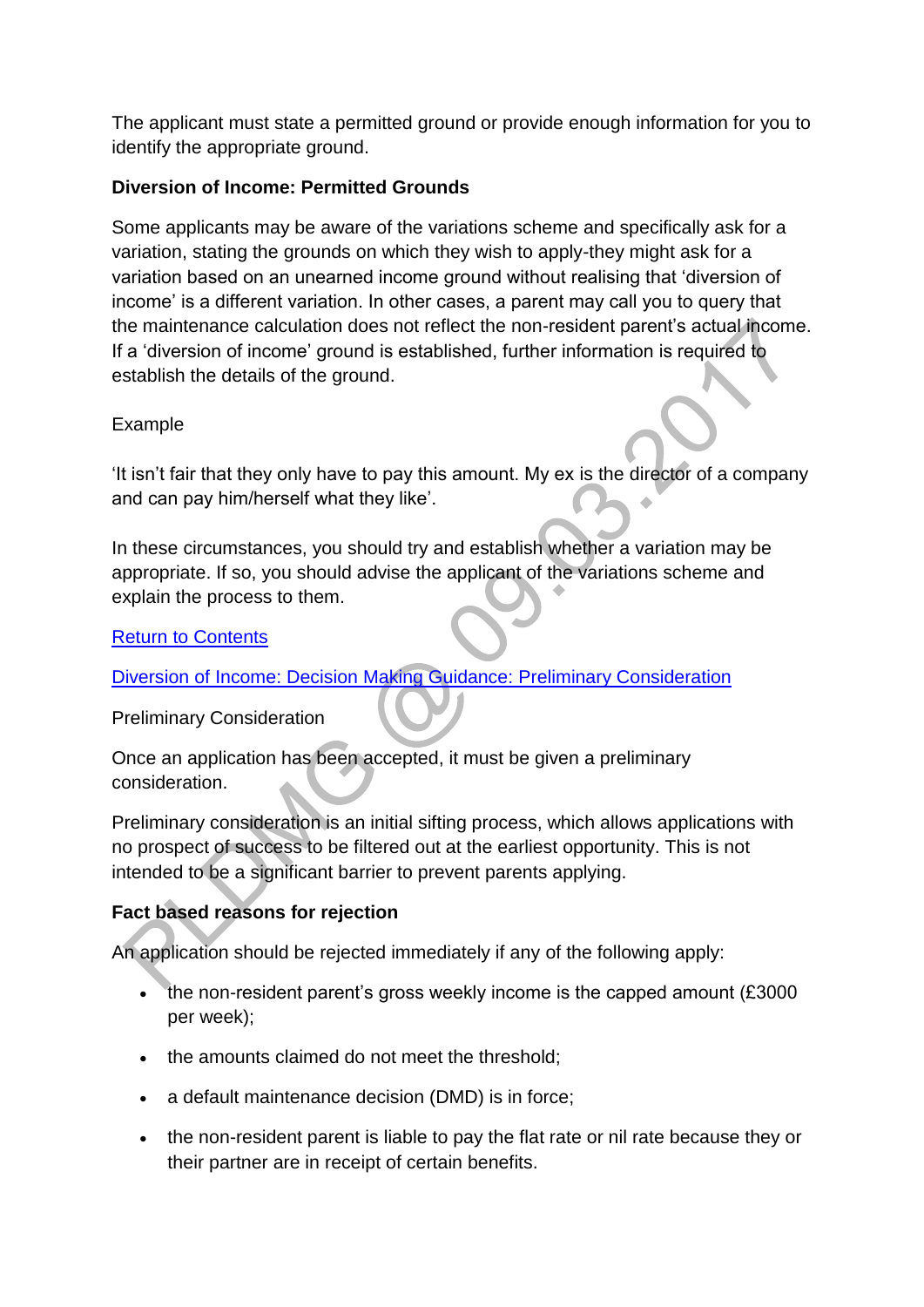## **Discretionary reasons for rejection: general**

Applications may also be rejected if you consider that the applicant has:

- not stated a ground or provided enough information for you to identify a ground;
- stated a ground, but has not provided any facts to support that ground or justify further enquiries;
- stated a ground and provided facts, but those facts do not fit that ground or any alternative ground.

Diversion of income: discretionary reasons for rejection

'Diversion of income' applications are more complex than other variations. You will be heavily reliant on the parent with care and the non-resident parent to provide you with all the information needed to make a decision. It is therefore particularly important that you encourage the parent with care to provide as much supporting information / evidence as possible.

In diversion of income cases, parents with care are unlikely to have documentary evidence to confirm the facts their application is based on. However, they are more likely to know the non-resident parent's financial history / circumstances, and should be able to explain why and how they think the non-resident parent is diverting income.

It is important to remember that some parents may assume that because the income used in the maintenance calculation is low, that the non-resident parent has diverted it and therefore apply under the Diversion of Income grounds.

It could however, be the case that the non-resident parent has an element of unearned income, especially if they are a Director and pay themselves in Dividends.

Regulation 56(4) allows SoS to treat an application for a variation made on one ground as made on another ground if that other ground is more appropriate to the facts alleged in that case.

Unearned Income is much easier to determine than Diversion of Income, therefore you should check with the parent with care whether the Unearned Income ground would be more suitable to the non-resident parent's circumstances. Refer to What is an [Unearned Income variation f](http://np-cmg-sharepoint.link2.gpn.gov.uk/sites/policy-law-and-decision-making-guidance/Pages/Variations/Additional%20Income/Unearned-income.aspx)or further advice on what types of income fall within this category.

• If the parent with care agrees that the Unearned Income ground is more suitable for this application then you should proceed with the application on this basis. Refer to the Preliminary Consideration guidance for further advice on what is required for the application to pass preliminary consideration.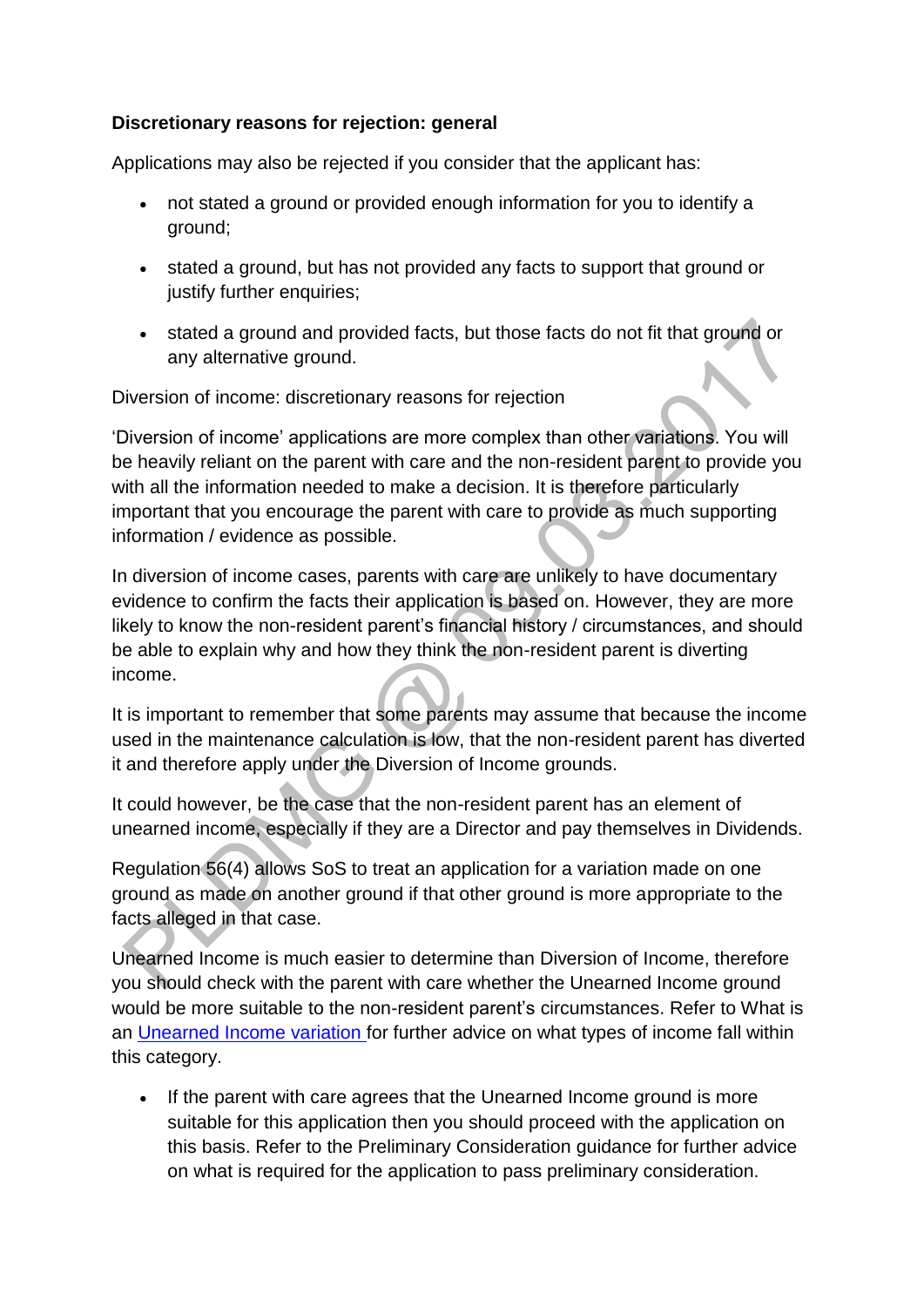If the parent with care is certain that the Diversion of Income ground is more suitable then use the following links for further advice on what information will be required from them for the application to pass preliminary consideration.

REMEMBER: the parent with care can apply on BOTH grounds if they think the nonresident parent diverts part of their income and has unearned income.

#### **Income diverted to a third party**

- the name and / or address of the company that the non-resident parent is the director of; and
- the name of the third party and details of their relationship to the non-resident parent.

#### Example

'My ex-partner is the director of Company X and is diverting income to his current partner, Sandra. She is a registered director, but only works part time'.

'My ex-partner now works for his new partner and she is not paying him a full wage even though he is working full time for her.'

#### **Income diverted to a business**

- the name and / or address of the company that the non-resident parent is the director of; and
- an explanation of how they know the non-resident parent is diverting income through their business

### Example

'My ex-partner is the director of Company X and is paying himself a minimal salary and the drawings from the company aren't accurately reflected in his tax return'.

### Excessive pension contributions

The information needed for an application on the basis of pension contributions will depend on whether the non-resident parent has an occupational or a private pension.

NOTE: the following dropdowns apply where the pension contributions are being made directly from the non-resident parent's income / wage. If the non-resident parent is paying pension contributions through their company, and paying themselves a low salary, the application should be dealt with as diversion through a business.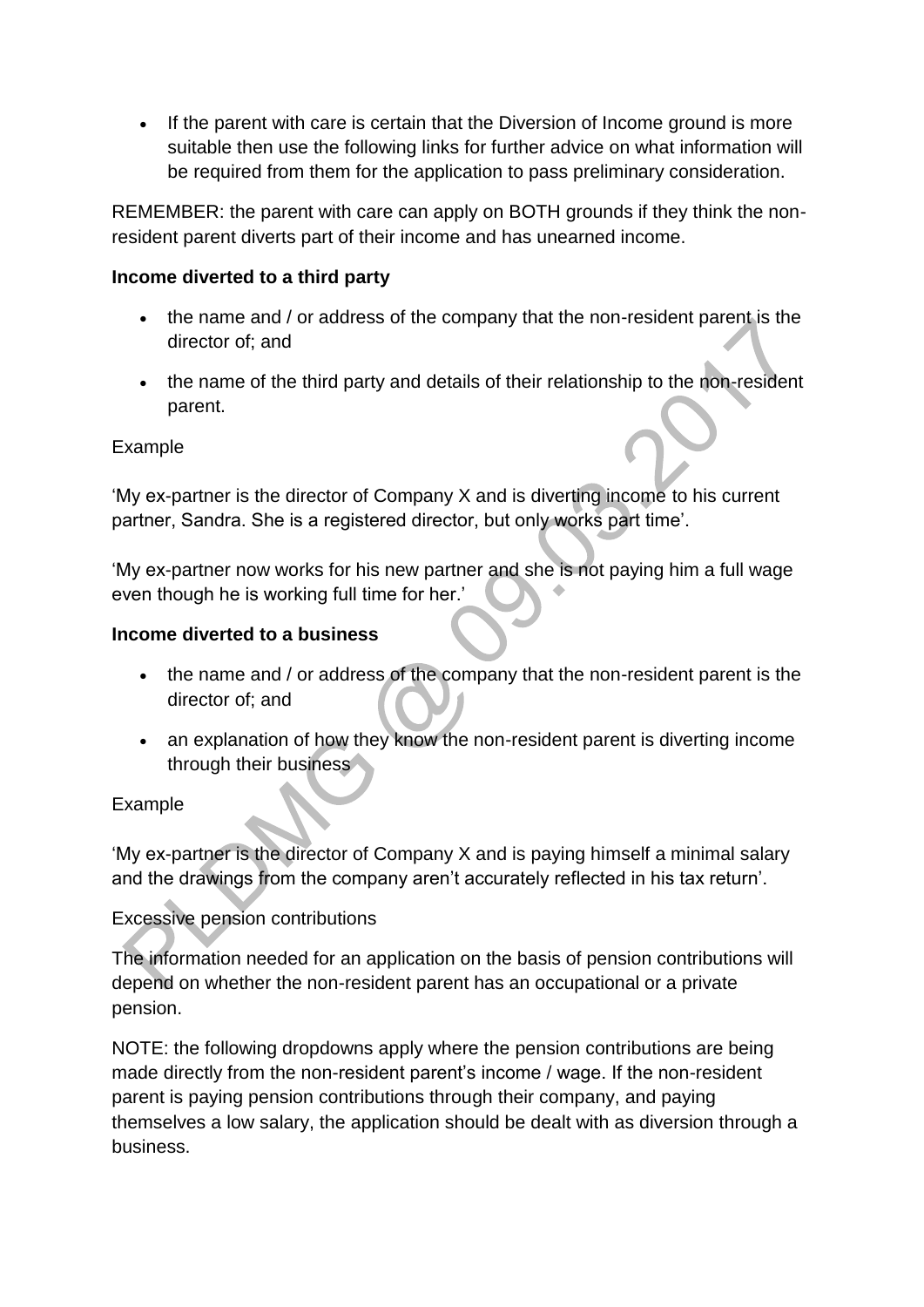### **Private pensions**

Non-resident parents who are paying into a private pension can have their gross weekly income reduced to take their contributions into account. If a parent with care asks for a variation to be considered because they consider the private pension contributions to be excessive, you should check whether these contributions have been declared by the non-resident parent and taken into account in the maintenance calculation.

## **Private Pension: contributions declared and taken into account**

If the private pension contributions have been declared then you should consider whether they seem excessive compared to their personal circumstances, for example their age. The former Financial Services Authority (FSA) guidelines should be used for comparison.

Note: The FSA was abolished from 1 April 2013, to be replaced by two new bodies: the Financial Conduct Authority (FCA) and; the Prudetial Regulation Authority. Neither of these has provided any new guidelines at present so the previous FSA guidelines should still be referred to, for comparison purposes.

Considering whether there are grounds for excessive pension contributions

Your first consideration in whether pension contributions are excessive is whether the parent with care has sufficient grounds for us to accept a variation on the ground of 'Diversion of Income'. We would need to be satisfied with the parent with care's explanation for how they know that the non-resident parent is diverting their income.

If, after taking due consideration of the parent with care's grounds for the variation application, you decide that there are insufficient grounds to accept the variation then you would refuse to supersede.

If, however, you are satisfied that the parent with care has sufficient grounds for the variation and you decide to accept the variation application, then the following guidance and considerations will need to be taken.

It is important when you are dealing with a diversion of income application to clearly explain that we are solely trying to confirm whether the maintenance calculation accurately reflects the non-resident parent's ability to pay child maintenance. You are not saying the non-resident parent cannot use their income in any manner that they choose, but where this affects their ability to support their child/ren, we may need to take it into account.

If the parent with care has grounds and figures we can use the information below to assist in our decision on whether excessive pension contributions are being made or not.

Excessive Pension Contributions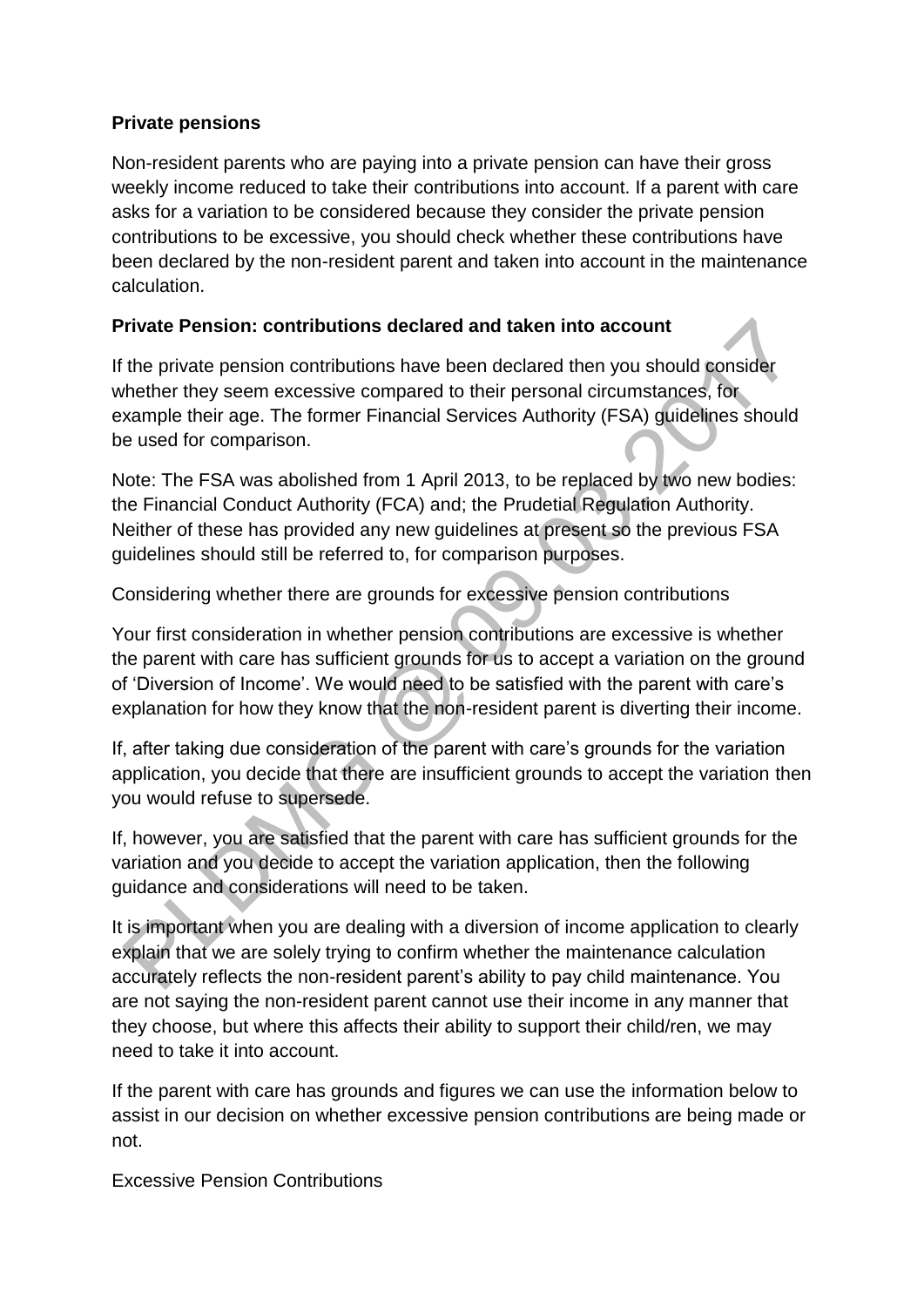A percentage of a non-resident parent's income which could be considered a reasonable deduction could be estimated at around 12% of the gross income figure. However, when considering whether a non-resident parent's pension contributions are excessive we need to have a wider view than just this percentage figure. Therefore, when we make these decisions we would consider each situation on a case by case basis, taking into account all the information available to us.

Some examples of information we should take into account are:

- are the pension contributions being paid into occupational or private?
- are there no employer pension contributions being paid?
- has occupational/private pension amounts already been taken into account in the gross income figure? (If private pension amounts have not been declared by the non-resident parent for their gross income figure, then the gross income figure has not been reduced)
- are the non-resident parent's pension contributions over 12% of the nonresident parent's gross income?
- the age of the non-resident parent and how old was the non-resident parent when they started contributing to their pension? For example, a non-resident parent who began making pension contributions in their 40s could be paying a significantly higher amount of pension contributions than someone in their 20s
- have we checked the FSA table for comparison purposes?
- have lower than 12% pensions contributions been paid by the non-resident parent in the past?

Below is the FSA table for use in your decision making. NOTE: The table is only to be used as a guide to aid your decision.

Remember: It is perfectly acceptable for a non-resident parent to make high pension contributions. The non-resident parent may not consider this to be unreasonable and it may not be intended to deliberately reduce their child maintenance.

## [Financial Services Authority Guidelines](http://np-cmg-sharepoint.link2.gpn.gov.uk/sites/policy-law-and-decision-making-guidance/Pages/Variations/Additional%20Income/)

The FSA previously provided the following guidelines: on adequate pension contributions (depend on the age at which the individual started making their contributions).

## **Private Pension: contributions not declared and taken into account**

If the private pension contributions have not been declared then you should reject the application. The non-resident parent's income has not been reduced and they are therefore not diverting income.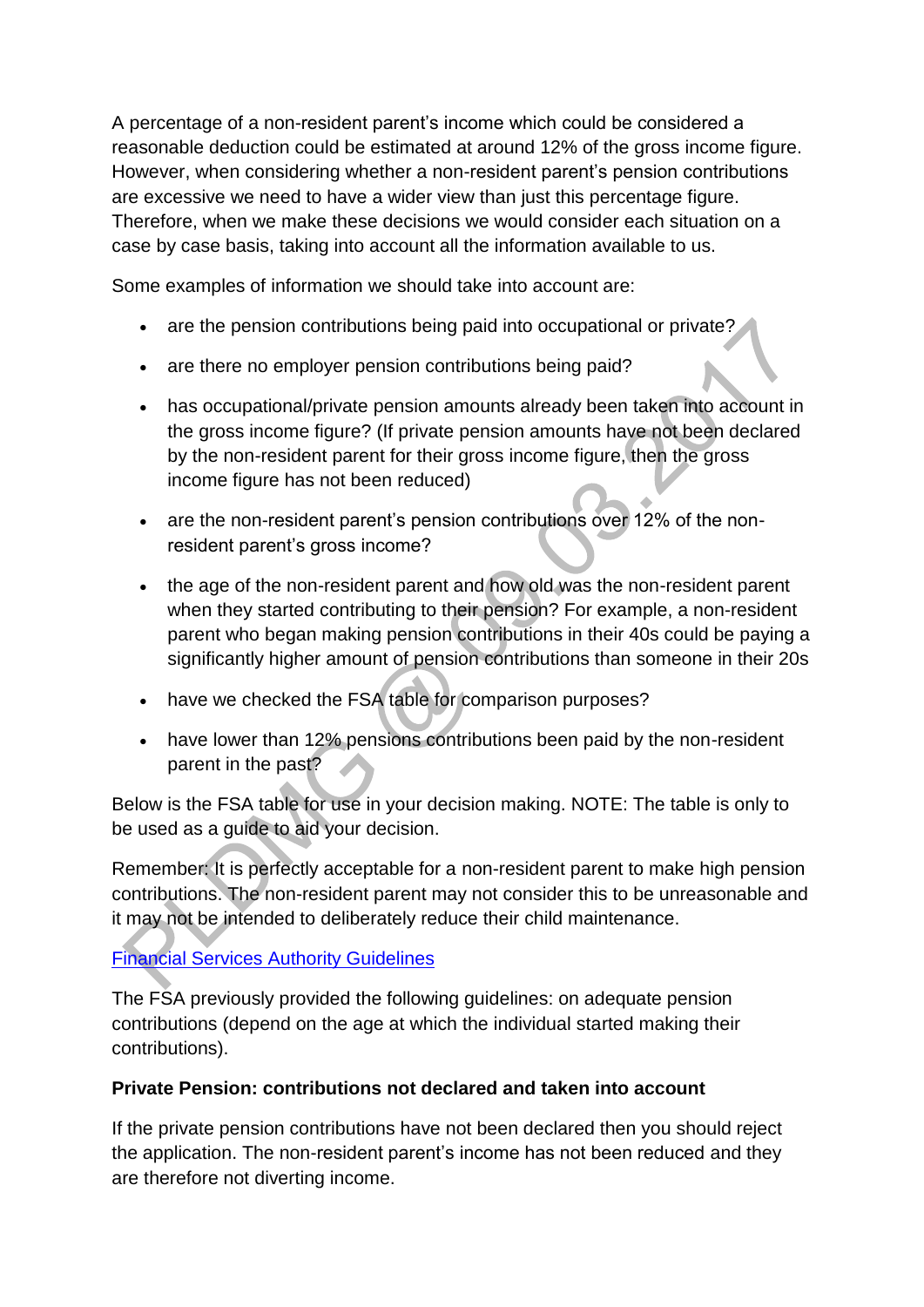| Age contributions started | <b>Required % of income</b> |
|---------------------------|-----------------------------|
| 30                        | 12 - 18%                    |
| 35                        | $16 - 22%$                  |
| 40                        | $18 - 25%$                  |
| 45                        | 25 - 30%                    |
| 50                        | $30 - 45%$                  |
| 55                        | 45 - 70%                    |

When taking the above considerations into account, pension contributions of approximately 12% or when also considering the age of the non-resident parent, percentages appropriate to their age could be acceptable. Where pension contributions relate to a mortgage on the non-resident parent's home, we should consider ignoring around 25% of those contributions.

If the parent with care does not have any figures, then we should request the nonresident parent to provide details of their pension and salary:

- annual benefit statement- Remember the Annual Benefit statement should be relevant to the tax year in which the maintenance calculation is for;
- occupational pension;
- private pension not declared and taken into account?
- private pension declared and taken into account?
- amount of pension contributions being paid.
- If you do not consider the contributions to be excessive, then you should reject the application on the basis that although a ground has been stated, the facts do not support that ground or justify further enquiries.
- If you do consider them to be excessive, then you should proceed with the application and seek representations from the non-resident parent.

### **Occupational Pensions**

The gross weekly income figure provided to the Commission by HMRC is usually automatically adjusted to take occupational pension payments into account. You will therefore not be able to identify whether the non-resident parent is paying into an occupational pension from our records. If a parent with care wants to apply for a variation on the basis of occupational pension payments, you should ask them to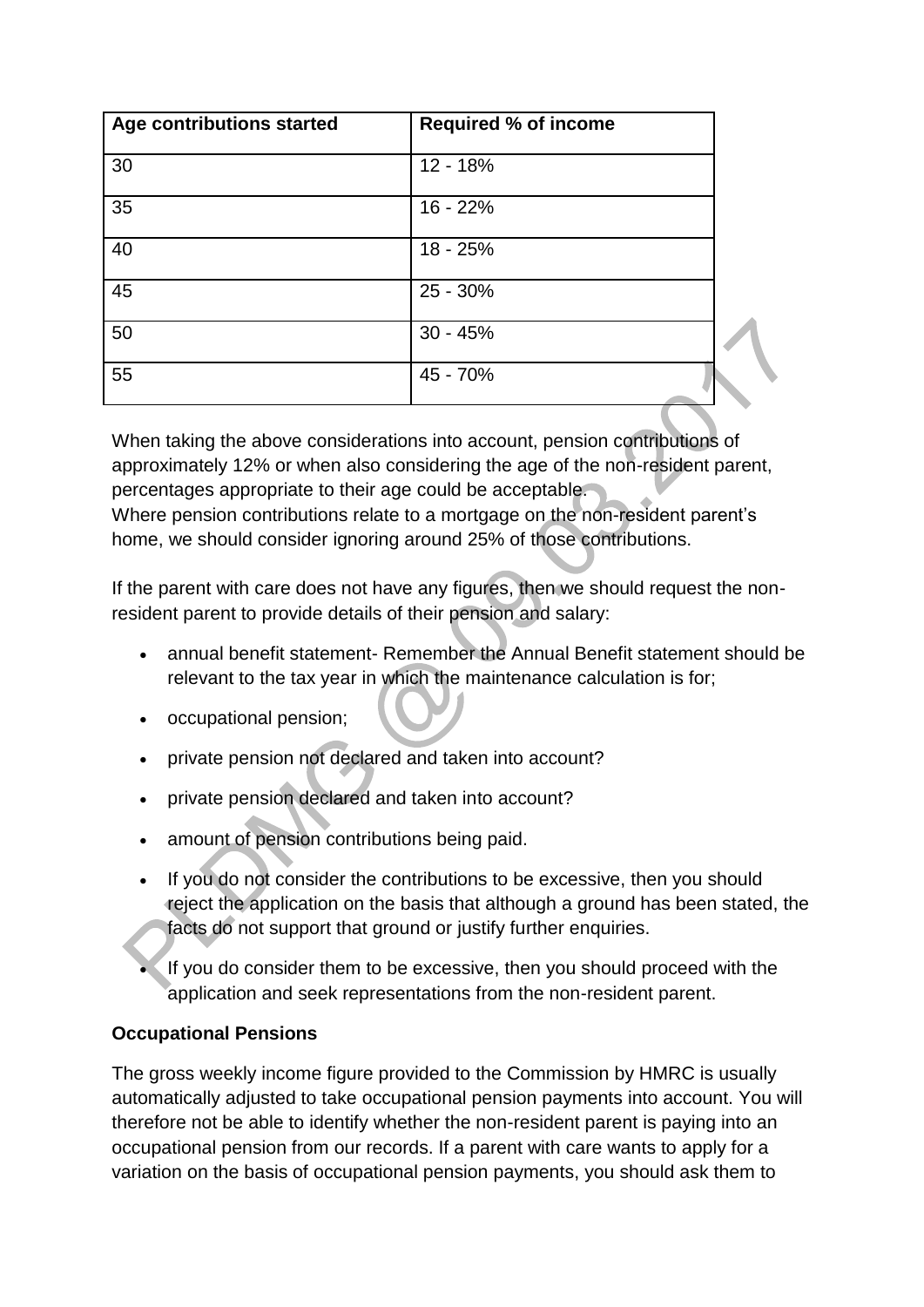provide as much information as possible.

You should only reject an application if:

- it is clearly speculative and the parent with care has no real basis for asserting that these payments are being made;
- the parent with care states that the non-resident parent is contributing an amount that is clearly not excessive. Refer to the FSA Guidelines.

#### Example of a satisfactory statement

'I don't know how much my ex pays into their pension now, but when we were together they were paying £500 a month and their income was only £1500 a month'.

Example of an unsatisfactory statement

'I think my ex partner must be paying a lot of his income into a pension, because I'm sure he earns more than the figure you have provided'.

#### [Return to Contents](http://np-cmg-sharepoint.link2.gpn.gov.uk/sites/policy-law-and-decision-making-guidance/Pages/Variations/Additional%20Income/Diversion-of-income.aspx#Diversion%20of%20Income%3a%20Decision%20Making%20Guidance%3a%20Contents)

## [Diversion of Income: Decision Making Guidance: Gathering Information and](http://np-cmg-sharepoint.link2.gpn.gov.uk/sites/policy-law-and-decision-making-guidance/Pages/Variations/Additional%20Income/Diversion-of-income.aspx)  **[Evidence](http://np-cmg-sharepoint.link2.gpn.gov.uk/sites/policy-law-and-decision-making-guidance/Pages/Variations/Additional%20Income/Diversion-of-income.aspx)**

If the application has passed preliminary consideration then this means you are satisfied that the non-resident parent could be making excessive pension contributions compared to their personal circumstances, i.e. their age. You can therefore proceed straight to the Representation stage on these cases.

### **Diversion to a third party / business**

For applications based on diversion to a third party or diversion to a business you should seek advice from your team leader. This is because these scenarios are exceptionally complex and require detailed knowledge of Company Accounts and Tax Law.

You should however, try to obtain as much information from the parent with care as possible to show:

- why they believe the non-resident parent is diverting income; and
- how exactly they think income is being diverted.

When dealing with diversion of income it is usual practice to try and identify trends in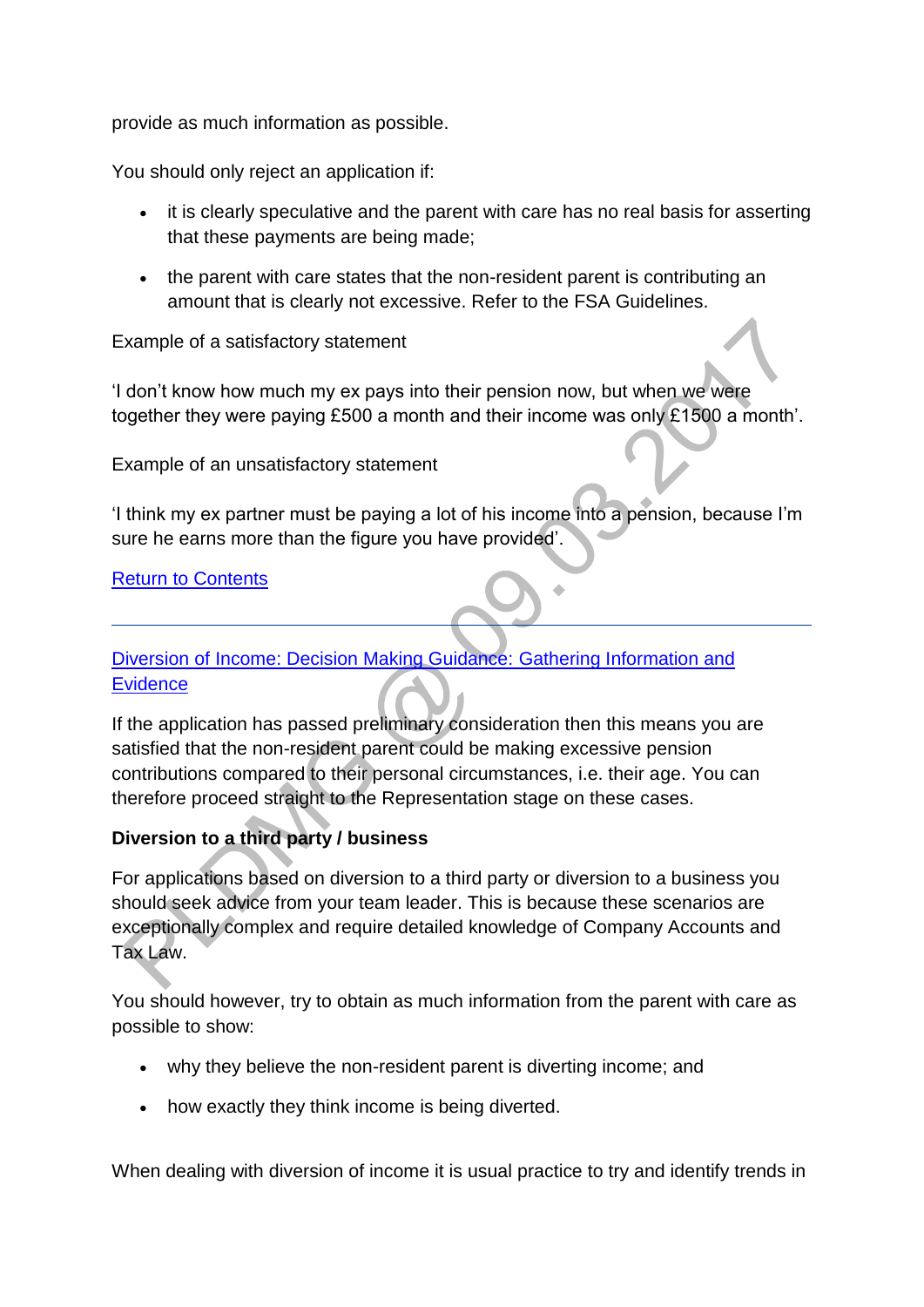the way the non-resident parent has run their business / finances in the past.

For example, if the non-resident parent has been running his own company for the last 10 years, which has been considerably successful for the past 6 years, resulting in them taking a good regular wage. However, since the parent with care applied for child maintenance, the business seems to have taken a dip / the non-resident parent is no longer earning as much of a wage. This could suggest that income is deliberately being diverted to avoid / reduce child maintenance payments.

Any information of this sort will help determine whether income is in fact being unreasonably diverted.

You must remind parents with care that maintenance calculations are based on taxable income, therefore if a non-resident parent has not declared income to HMRC then this does not mean they qualify for a variation. In this situation, you should reject the application and advise the parent with care to report this matter to HMRC.

### **[Return to Contents](http://np-cmg-sharepoint.link2.gpn.gov.uk/sites/policy-law-and-decision-making-guidance/Pages/Variations/Additional%20Income/Diversion-of-income.aspx#Diversion%20of%20Income%3a%20Decision%20Making%20Guidance%3a%20Contents)**

[Diversion of Income: Decision Making Guidance: Representations](http://np-cmg-sharepoint.link2.gpn.gov.uk/sites/policy-law-and-decision-making-guidance/Pages/Variations/Additional%20Income/Diversion-of-income.aspx)

#### Representations

This part of the process gives the non-resident parent notice of the application and the opportunity to comment on it.

The non-resident parent must be:

- notified that an application has been made;
- informed of the grounds that the application has been made on, including any information / evidence provided by the parent with care (unless it falls within the excluded information category); and

 asked to submit any information / evidence that is needed for a decision to be made.

The non-resident parent should be given 14 days to respond. Additional time can be allowed if you are satisfied it is reasonable in the circumstances of the case.

### Excluded information

*[2012/2677 R](http://www.legislation.gov.uk/uksi/2012/2677)egulation 59(5) of the Child Support Maintenance Calculation Regulations 2012*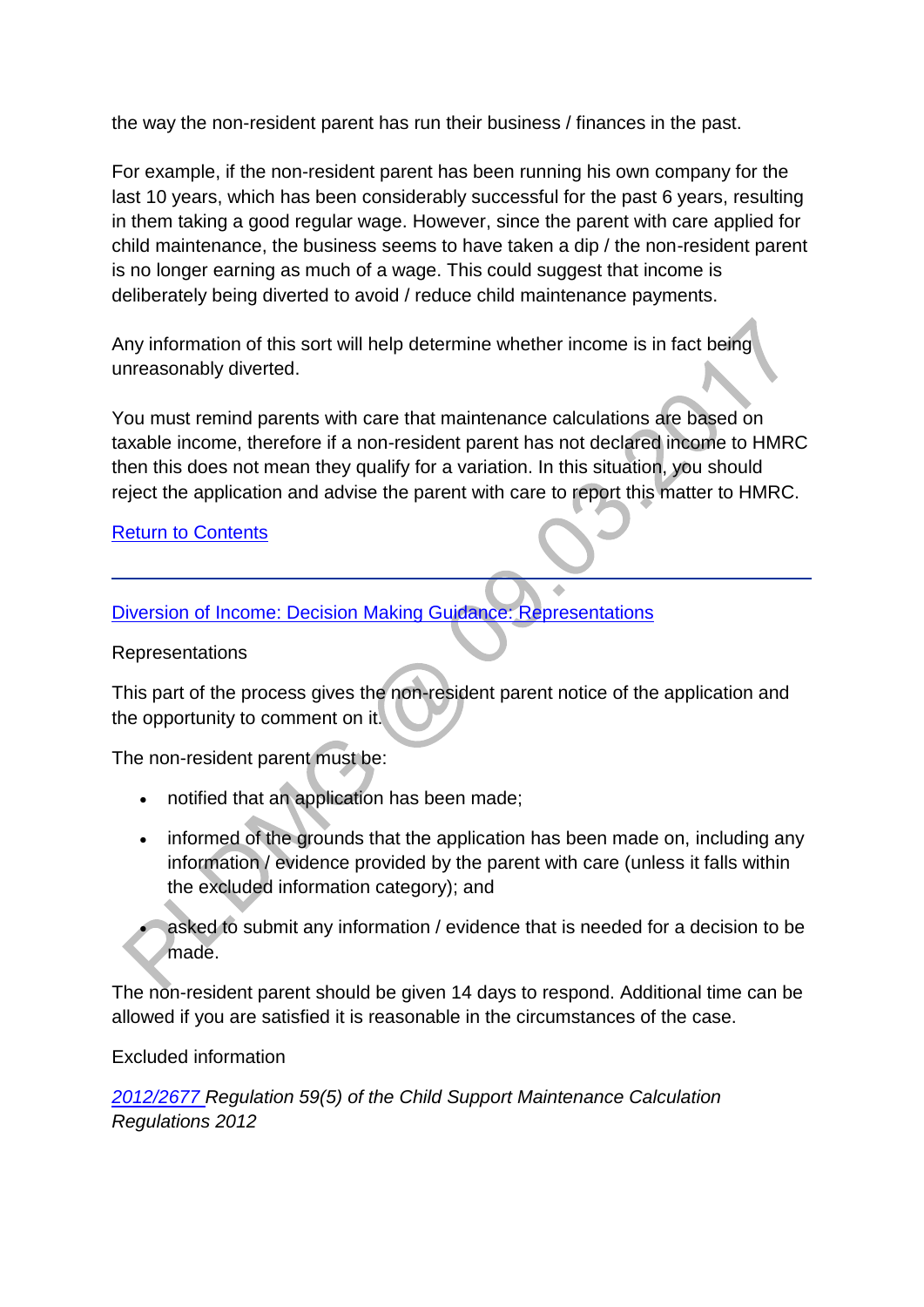- 1. Medical evidence / advice that has not been disclosed to the applicant or the other party and that you consider could be harmful to the health of the applicant or the other party if disclosed
- 2. The address of the other party or qualifying child and any other information that could lead to that person / child being located

### **Excessive Pension Contributions**

- If the parent with care does not have any figures, then we should request the non-resident parent to provide evidence of their pension and salary and contributions:
	- o annual benefit statement. Remember the annual benefit statement should be relevant to the tax year in which the maintenance calculation is for
	- o occupational pension;
	- o private pension not declared and taken into account;
	- o private pension declared and taken into account;
	- o amount of pension contributions being paid.
- If the parent with care claims that the non-resident parent is making contributions to an occupational pension scheme then you should ask the non-resident parent to provide evidence of the contributions they make, including details of the pension provider.
- If the non-resident parent is making contributions to a private pension scheme then you should provide the non-resident parent with the amount of weekly contributions that we hold on our system and ask them to explain why they are making contributions at this rate.

The next action will depend on the non-resident parent's response. Refer to the drop downs below for further advice.

## **Non-resident parent responds**

If the non-resident parent responds and provides the required evidence then you may, if you consider it reasonable to do so (i.e. if it differs from the applicant's evidence), notify the parent with care of these representations and invite any further comments from them within fourteen days.

Once the non-resident parent provides the information, for excessive pension contributions, we should refer to the FSA table above and consider the percentage of 12% as a guide of what might be reasonable amounts of contributions to make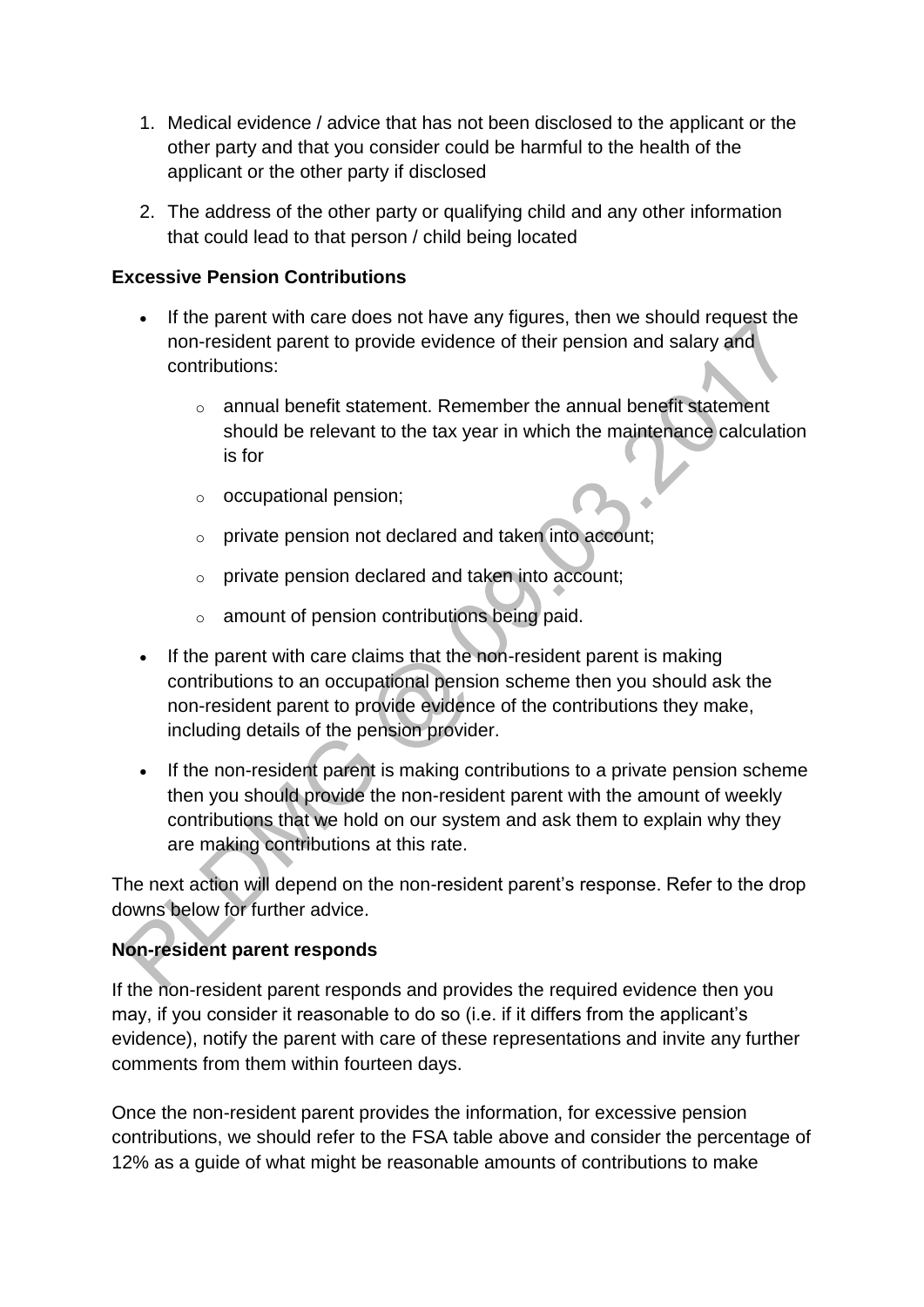towards their pension.

If you are satisfied that further representations from the parent with care aren't required then you can proceed with the application and decide whether to allow the variation.

### **Notifying the applicant about representations**

NOTE: any information from the non-resident parent that falls within the excluded categories should not be disclosed to the parent with care.

If they agree with the facts provided and do not want to make further comments, you can proceed with the application and decide whether to allow the variation.

If they disagree with the facts provided, and want to provide further comments then they need to do so within fourteen days. If they fail to provide their comments within this timescale and have not provided any reasons as to why an extension of time is required then you should proceed with the application and decide whether to allow the variation.

### **Non-resident parent fails to respond**

- If the parent with care claims that the non-resident parent is making contributions to an occupational pension scheme then you should contact their employer, if known for details of their pension contributions. If the employer details are not known and you are unable to trace them, then you should consider referring the case to Criminal Compliance.
- If the non-resident parent is making contributions to a private pension scheme then you should proceed with application using the amount of contributions that are recorded on our system.

You will now need to decide whether to allow the variation.

## [Return to Contents](http://np-cmg-sharepoint.link2.gpn.gov.uk/sites/policy-law-and-decision-making-guidance/Pages/Variations/Additional%20Income/Diversion-of-income.aspx#Diversion%20of%20Income%3a%20Decision%20Making%20Guidance%3a%20Contents)

[Diversion of Income: Decision Making Guidance: Deciding whether to allow the](http://np-cmg-sharepoint.link2.gpn.gov.uk/sites/policy-law-and-decision-making-guidance/Pages/Variations/Additional%20Income/Diversion-of-income.aspx)  [variation](http://np-cmg-sharepoint.link2.gpn.gov.uk/sites/policy-law-and-decision-making-guidance/Pages/Variations/Additional%20Income/Diversion-of-income.aspx)

Deciding whether to allow the variation

When you have details of the payments being made to a pension scheme, you will need to consider the following:

• is the non-resident parent diverting income?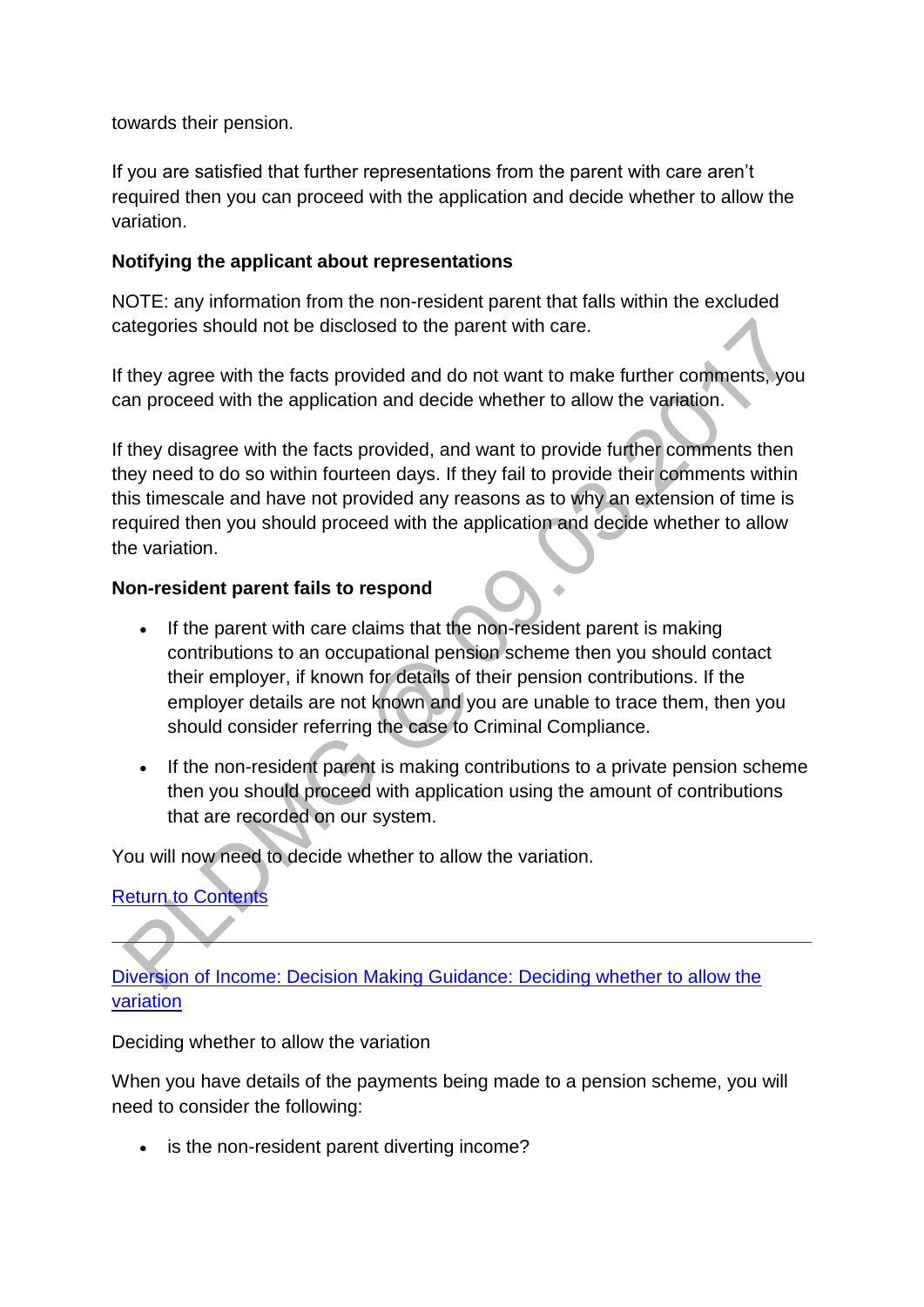• if so, is the amount being diverted unreasonable?

### REMEMBER:

- In some cases, the non-resident parent will not be reducing their income in order to reduce their child maintenance liability. However, what you must consider is whether the reduction in the gross weekly income used to calculate the maintenance liability is reasonable.
- You do not necessarily need to take into account the whole amount of the diverted income. You will only take into account the amount that is being unreasonably diverted.

#### **Excessive Pension Contributions Borderline/Complex cases**

There are additional information sources available to help you decide whether pension contributions should be considered excessive / unreasonable for these purposes.

When you are considering whether pension contributions are unreasonable in this sense, you should refer to the guidelines provided below. The FSA's previous guidelines should be referred to in the first instance, with the Pension Commission guidelines to be used as an alternative source in borderline / complex cases, or cases where the non-resident parent / parent with care disputes the initial decision.

Remember: The FSA was abolished from 1 April 2013, to be replaced by two new bodies: the Financial Conduct Authority (FCA) and; the Prudential Regulation Authority. Neither of these has provided any new guidelines at present so the previous FSA guidelines should still be referred to in the first instance, for comparison purposes.

#### **Pension Commission Guidelines**

Please do remember to take into individual circumstances of the non-resident parent and their age.

Pensions Commission guidelines: % of current income that a pension plan needs to generate. You should use this table to check the non-resident parent's projected pension income. This will be provided on their Annual Benefit statement. If the projected pension income exceeds the % of the non-resident parent's current income that is indicated on the table below, it may be appropriate to treat part of their pension payments as an unreasonable diversion of income.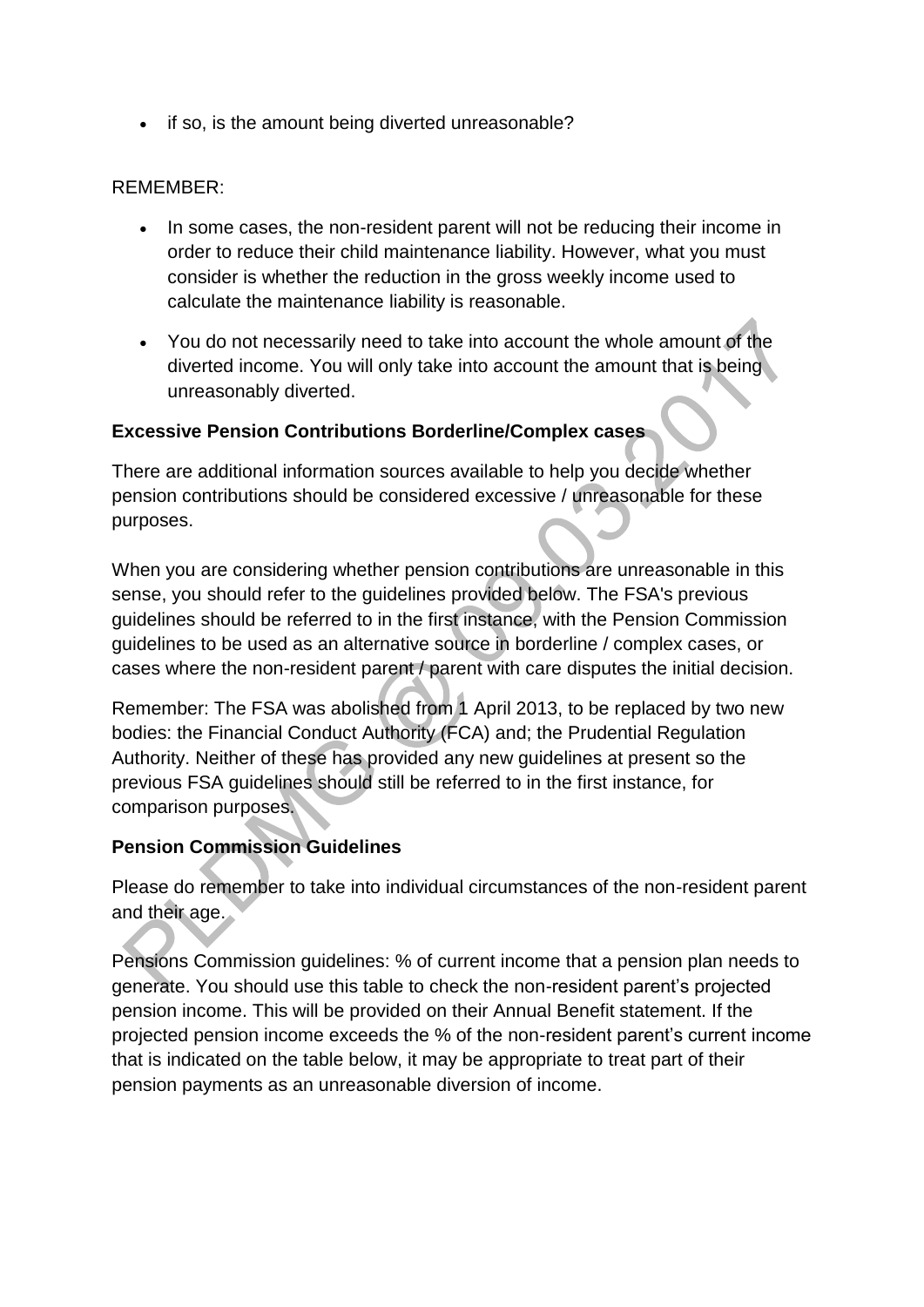| <b>Gross Income</b> | <b>Benchmark gross</b><br>replacement rate % |
|---------------------|----------------------------------------------|
| Less than £9,500    | 80                                           |
| £9,500 - £17,499    | 70                                           |
| £17,500 - £24,999   | 67                                           |
| £25,000 - £49,999   | 60                                           |
| £50,000 +           | 50                                           |

#### Example

Non-resident parent's gross income is £30000. If the Annual Benefit Statement shows a projected pension income of £25000.00, the benchmark gross replacement rate is 60%. Work out 60% of the current gross income figure (£30000 x 0.6= £18000) and if the projected income (e.g. £25000) exceeds 60% of the non-resident parent's gross income (£18000) then the difference between that amount and the projected amount could possibly be treated as unreasonable. So we could possibly apply the variation and increase the income of the non-resident parent by £7000.00.

- If you decide that the non-resident parent is not unreasonably diverting their income, then the variation application should be rejected.
- If you decide that the non-resident parent is unreasonably diverting their income, you will need to be clear on the amount that is being unreasonably diverted. This is the amount that will be used to calculate the variation.
- If you are unable to make a decision, seek advice from your team leader.

Is it just and equitable to allow the variation

Return to Contents

# [Effect of a Diversion of Income Variation](http://np-cmg-sharepoint.link2.gpn.gov.uk/sites/policy-law-and-decision-making-guidance/Pages/Variations/Additional%20Income/Diversion-of-income.aspx)

There is no ground specific guidance for the effect of a variation. The effect of a diversion of income variation is that the amount of the variation will be added to the Gross Weekly Income figure used to determine liability.

[Diversion of Income: Decision Making Guidance: Changes to a Diversion of Income](http://np-cmg-sharepoint.link2.gpn.gov.uk/sites/policy-law-and-decision-making-guidance/Pages/Variations/Additional%20Income/Diversion-of-income.aspx)  **[Variation](http://np-cmg-sharepoint.link2.gpn.gov.uk/sites/policy-law-and-decision-making-guidance/Pages/Variations/Additional%20Income/Diversion-of-income.aspx)**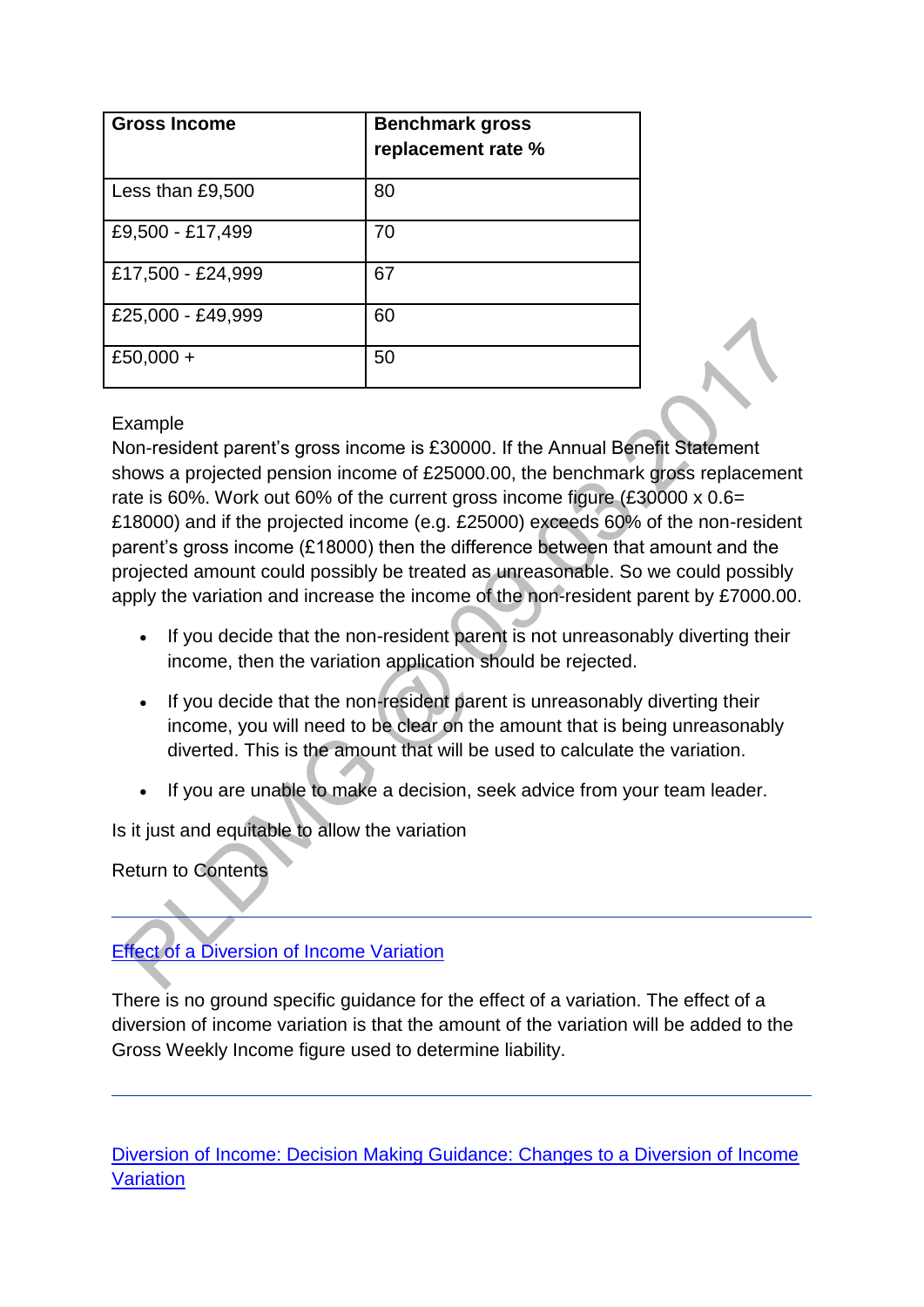## **Note: Diversion of Income variations are not subject to annual review.**

If a Diversion of Income Variation is already in place, there are two types of changes that can affect it:

- the amount of income being diverted increases / decreases, or;
- the diverted income ceases.

The following guidance provides advice on the action you should take if these types of changes are reported and it is advisable to seek advice from the caseworker that made the decision on the variation.

## **Diverted Income Amount Increases / Decrease**

Notification of changes to Diverted Income amounts will normally be received from the:

- Non-resident parent; or
- Parent with care.

The action you need to take will depend on who has reported the change.

## **Parent with care reports change**

If a parent with care reports a change in the non-resident parent's Diverted Income, you should ask them to provide a valid reason why they think the change has occurred, and whether they can provide any evidence to confirm this.

REMEMBER: evidence requirements will be dependent on the ground that the variation was agreed evidence that supported the decision. Possible evidence could include: a later Annual Benefit Statement for Pension contributions, a more recently completed tax return or more recent company accounts and possibly up-to-date bank statements.

Before contacting the non-resident parent you should:

- consider the evidence;
- check the tax-year that the existing Variation is based on; and
- decide whether a more recent complete tax-year has passed.

Once you have gathered evidence, consider the changes in relation to the original evidence used to decide the variation and consider seeking advice from your team leader.

## **Diversion of Income Amount Ceases**